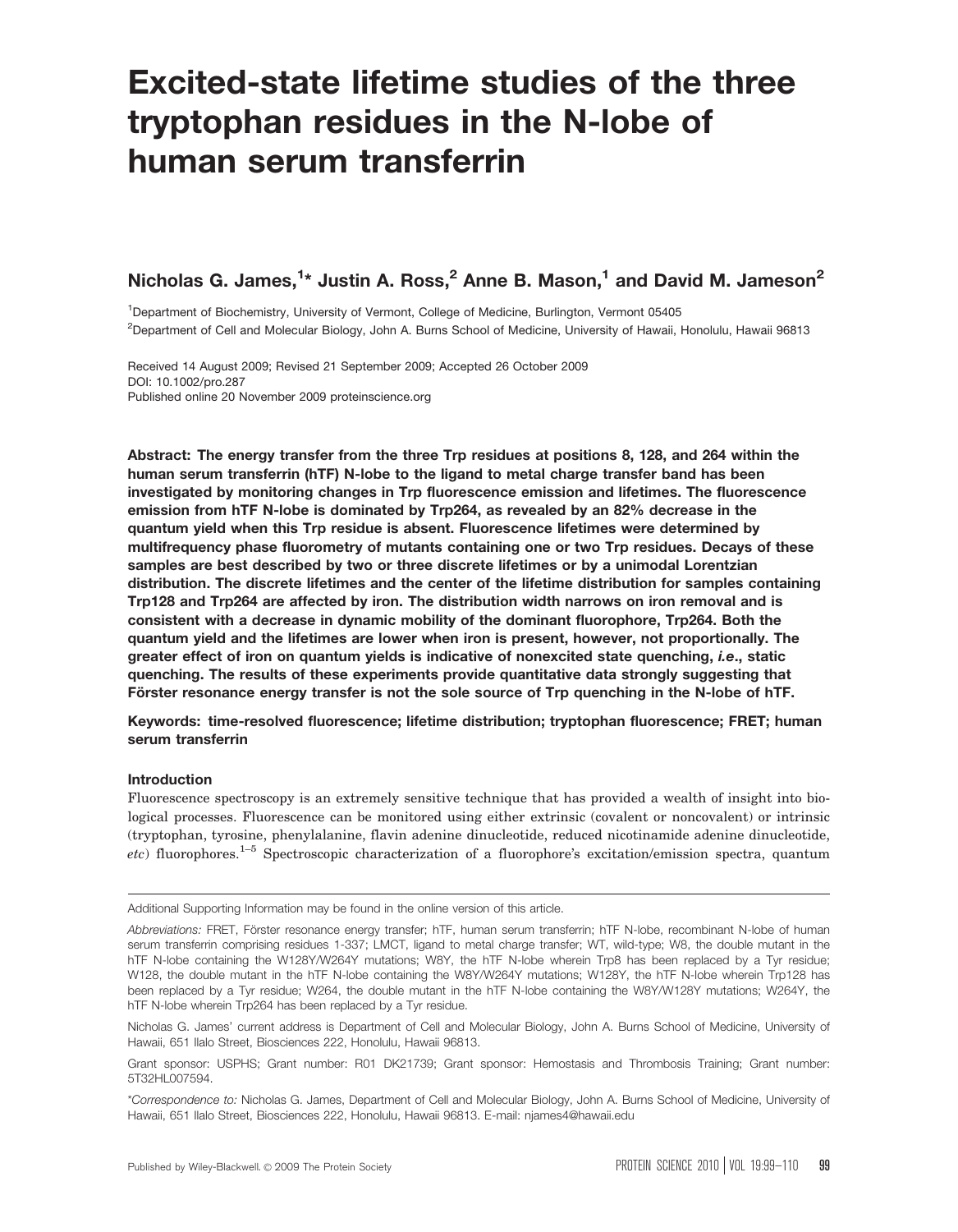yield, polarization/anisotropy, and lifetime(s), provides critical information regarding the photophysics of the system and the interactions of the fluorophore with its environment. $6,7$  The exceptional sensitivity of some fluorophores to changes in local environment has been exploited to monitor biological processes such as ligand binding, protein unfolding, and protein-protein interaction.<sup>8–12</sup> Although Förster resonance energy transfer (FRET) is the only fluorescence technique that provides direct structural information, conformational changes in biological molecules can be inferred from alterations in a fluorophore's emission properties. The nature of these changes can only be determined if the molecular origins of the changes in fluorescence are identified.

Trp residues are the least common amino acid in proteins and typically dominate the fluorescence of a given protein.<sup>13,14</sup> Hence, they are the most commonly used intrinsic fluorophores. The fluorescence emission from Trp residues is extremely sensitive to changes in local environment  $(\sim 30$ -fold variation in quantum yield and  $\sim 50$  nm change in emission maxima).15 As indicated earlier, this sensitivity has been exploited to monitor numerous biological processes; however, the inability to pinpoint the causes of changes in the fluorescence yield limits the informational content of such measurements.8,9,15,16 Further complications in interpretation of the changes in fluorescence at a molecular level are added if there is more than one Trp in a protein. In some cases, this complication can be circumvented by using site-directed mutagenesis to generate single-Trp containing mutants allowing assignment of spectral changes in the wild-type (WT) protein to an individual Trp residue. $9$  However, the well-known stabilizing effect of Trp residues on protein structure sometimes precludes such a strategy.<sup>17</sup> For example, mutation of one of the five Trp residues in the C-lobe of human serum transferrin (hTF), Trp358, apparently results in destabilization, leading to very little protein expression.<sup>18</sup>

Another confounding problem associated with Trp fluorescence is that often the lifetime decay of even single-Trp containing proteins exhibits complex patterns.<sup>9</sup> Determination of the lifetime(s) of Trp residues yields information about excited state interactions. Several models have been proposed to describe the lifetime heterogeneity observed for individual Trp residues within proteins. The "classical rotamer model'' contends that different ground state conformers of Trp, which exist on a longer timescale than the lifetime of the excited state, have different interactions within the protein matrix, thus producing distinct lifetimes.19,20 More recently, Rolinski  $et$   $al.^{21}$  have presented a Langevin-equation based refinement of the rotamer model to account for observed nonexponentiality of Trp lifetimes. The ''solvent/spectral relaxation model'' suggests that the heterogeneity is due to the increase in the dipole moment of the excited state that produces shortlived "blue" and long-lived "red" species that combine to produce the steady-state emission.<sup>22</sup> Although knowledge of the lifetimes can provide valuable information on the environment surrounding Trp residues, interpretation of results from these studies has been hindered by the complexity of the decay data.

Changes in the intrinsic fluorescence emission of hTF have been used to provide insight into the mechanism of iron binding/release and the association of hTF with the specific transferrin receptor. $23,24$  Physiologic transport of iron (and possibly other metals) in humans occurs primarily through binding of hTF to its receptor and endocytosis of the complex. $25$  Like all members of this family, hTF is a single-chain polypeptide (679 amino acids) that folds to form two homologous iron-binding lobes termed the N- and Clobe.<sup>26</sup> These lobes are further subdivided into two subdomains, NI/NII and CI/CII, which are connected by a hinge forming a central cavity suitable for iron binding. In each lobe, four protein ligands (Asp63, Tyr95, Tyr188, and His249 hTF N-lobe numbering) and two oxygen ligands from the synergistic anion carbonate provide high affinity iron coordination in a distorted octahedral geometry.<sup>27</sup>

The isolated hTF N-lobe (residues 1–337) can be recombinantly expressed in large quantities and has been shown to be structurally equivalent to the Nlobe of full-length hTF. $^{28,29}$  Iron binding to the hTF N-lobe causes a  $\sim$ 3-fold reduction in the intrinsic fluorescence emission.<sup>30</sup> The quenching of the intrinsic fluorescence has been modeled as excited state energy transfer (or FRET) from the Trp residues to an absorption band created by iron binding.<sup>31</sup> This ligand to metal charge transfer (LMCT) band, which is observed in the visible region (centered at 470 nm) and in the UV (250–400 nm), results when the  $\pi$ -orbitals of the liganding Tyr residues merge with the d-orbital of the iron atom creating a new orbital delocalized between the Tyr and iron.<sup>32</sup> To investigate how each residue is affected by iron coordination, the three Trp residues, located at positions 8, 128, and 264 (Fig. 1), were mutated to create a full array of double and single-Trp containing mutants.30,34 In our previous work, kinetic analysis of iron release (carried out by monitoring the increase in Trp fluorescence) at pH 5.6 (in the presence of the chelator ethylenediaminetetraacetic acid (EDTA) and absence of salt) from the hTF N-lobe and the Trp mutants, yielded biphasic kinetics that was modeled as (1) iron release and (2) conformational relaxation.34 If FRET is the only source of quenching, a single fluorescent event should be observed. The biphasic kinetics of iron release indicate that one or more of the three the Trp residues undergo changes in quantum yield associated with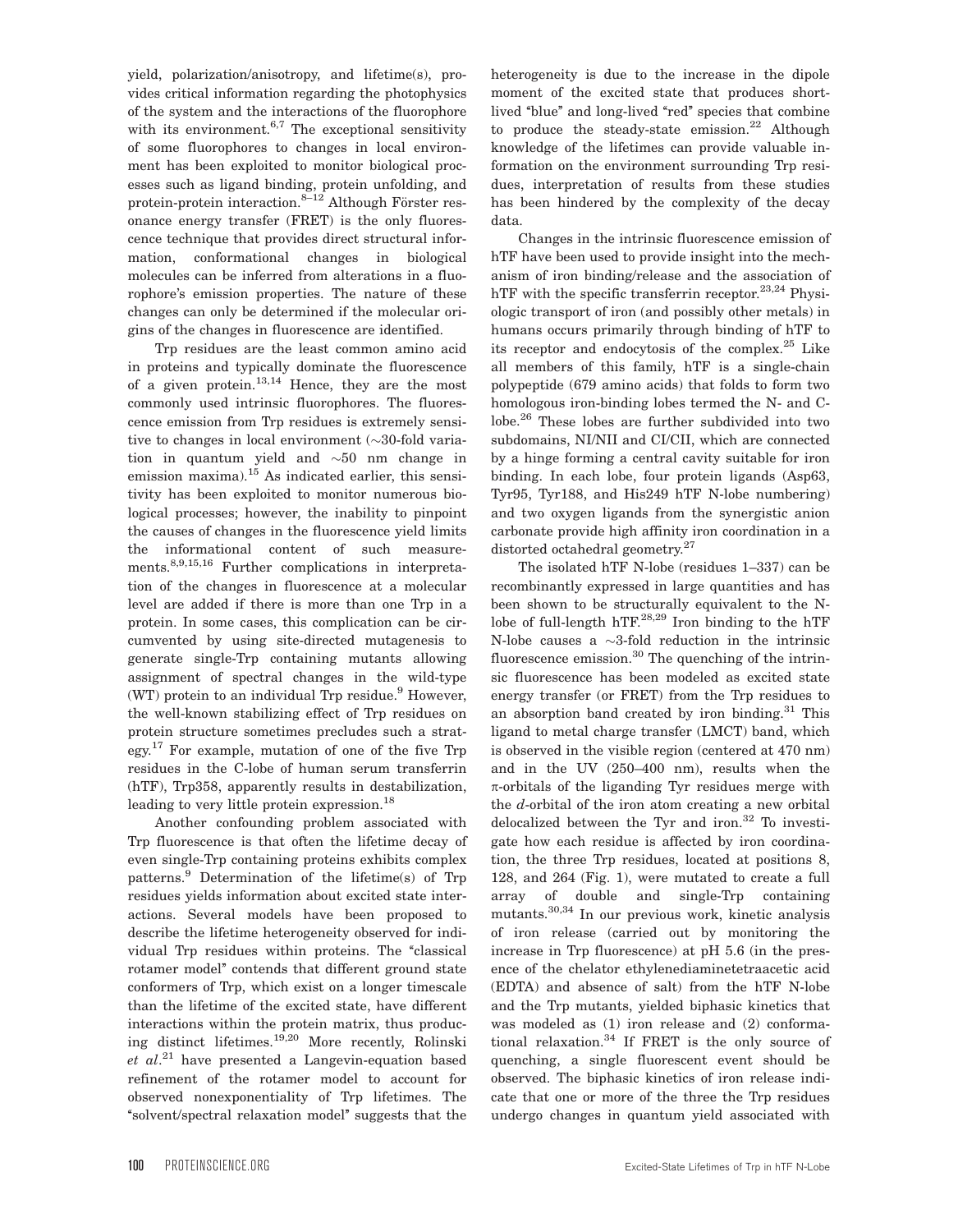

Figure 1. Crystal structures of hTF N-lobe in both the iron bound (A [PDB ID: 1A8E]) and apo (B [PDB ID: 1BP5]) states showing the location of each of the three Trp residues (highlighted in red) and the large conformational change in the N-lobe associated with iron removal. This figure was made using PyMol.<sup>33</sup> [Color figure can be viewed in the online issue, which is available at www.interscience.wiley.com.]

structural alterations during cleft opening (*i.e.*, enhanced interaction with nearby residues).

Since its first description in 1969, the prevailing dogma for the mechanism of Trp quenching in ironbound hTF is FRET between the Trp residues and the LMCT absorbance band.<sup>31,35,36</sup> Even though the quenching of intrinsic fluorescence has been proposed to be FRET (an excited-state process), no direct information about the excited state for the individual Trp residues of the hTF N-lobe is available. In this work, steady-state emission spectra, quantum yields and polarizations of WT hTF N-lobe, single point Trp mutants (W8Y, W128Y, and W264Y), and double Trp mutants in which only the Trp indicated remains (W8, W128, and W264) were determined with and without iron bound. Excitedstate lifetimes were obtained for the WT protein and each of the six mutants in the apo and iron-bound state using multifrequency phase and modulation fluorometry. The efficiency of energy transfer to the LMCT band was calculated for each Trp residue based on spectral data from each mutant (assuming that the changes in spectral properties were solely due to FRET). Excited-state lifetimes for Trp128 and Trp264 indicate substantial differences in their local environments between apo and iron-bound states, clearly demonstrating non-FRET mediated changes in the quantum yield of these residues. Because the quantum yield and lifetime changes upon iron release are not proportional, we propose that ground state interactions, such as static quenching by iron coordination, account for a portion of the fluorescence quenching.

#### Results

#### Excitation polarization

The ratio of polarization when samples are excited at 295–305 nm (selective excitation of Trp) and 270– 275 nm (excitation of Tyr and Trp) provides an approximation of energy transfer among aromatic amino acids. This polarization ratio has been found to be 1.4–1.5 in proteins that do not undergo Tyr-Trp energy transfer.<sup>12</sup> When energy transfer takes place between these residues (which decreases the polarization observed from the Trp due to non-alignment of the donor and acceptor dipoles), this ratio increases to  $1.7-2.0$ .<sup>12,37,38</sup> The 300/275 polarization ratio was determined for each hTF N-lobe construct to determine whether energy transfer from Tyr to Trp residues occurs in this protein. The ratios of apo and iron-bound WT hTF N-lobe is 1.37 and 1.42, respectively. The ratios for the single (W8Y, W128Y, and W264Y) and double (W8, W128, and W264) mutants ranges between 1.36 and 1.55 in the apo form and 1.17–1.70 in iron-bound protein. The ironbound single mutant W264Y has a ratio of 1.70 strongly indicating that Tyr-Trp energy transfer is likely taking place in this mutant. Therefore, we selected 300 nm as the excitation wavelength to avoid this transfer and any possible contamination of Tyr in the emission scans and during lifetime decay analysis.

#### Steady-state Trp fluorescence/quantum yields

Fluorescence emission spectra for apo and ironbound WT hTF N-lobe, and the single (W8Y, W128Y, and W264Y) and double (W8, W128, and W264) Trp mutants are shown in Supp Figure 1. The emission intensities that are plotted were normalized to the calculated quantum yield  $(\Phi)$  values (Table I). A center of mass calculation (Table I) was also used because the spectra for the iron containing samples were very broad, making it difficult to specify  $\lambda_{\text{max}}$ with certainty. Reporting both the center of mass as well as the change in  $\lambda_{\text{max}}$  also provides more information because changes in the bandwidth and/or spectral shape are taken into account.<sup>39</sup>

Comparison of the Trp fluorescence spectral parameters ( $\lambda_{\text{max}}$  and center of mass) for each Trp mutant to the WT N-lobe reveals that the W8Y, W128Y single mutants, and the W128 double mutant all have similar emission spectra (in both iron-bound and iron-free states), whereas the W264Y single mutant, W8, and the W264 double mutants show large differences in one or both states (Fig. 2 and Table I). Interestingly, in contrast to the other samples, the W8 mutant (missing both Trp128 and Trp264) spectrum does not reach the baseline beyond 380 nm (see Discussion section). Analysis of the iron-bound and apo emission spectra demonstrates that iron removal produces a 3-nm blue shift  $(184 \text{ cm}^{-1})$  in the WT hTF N-lobe. Those mutants containing Trp128 undergo the largest shifts in  $\lambda_{\text{max}}$  and center of mass. Specifically, the W264Y mutant undergoes a 14-nm blue shift and  $803 \text{ cm}^{-1}$  change in the center of mass. Consistent with previously reported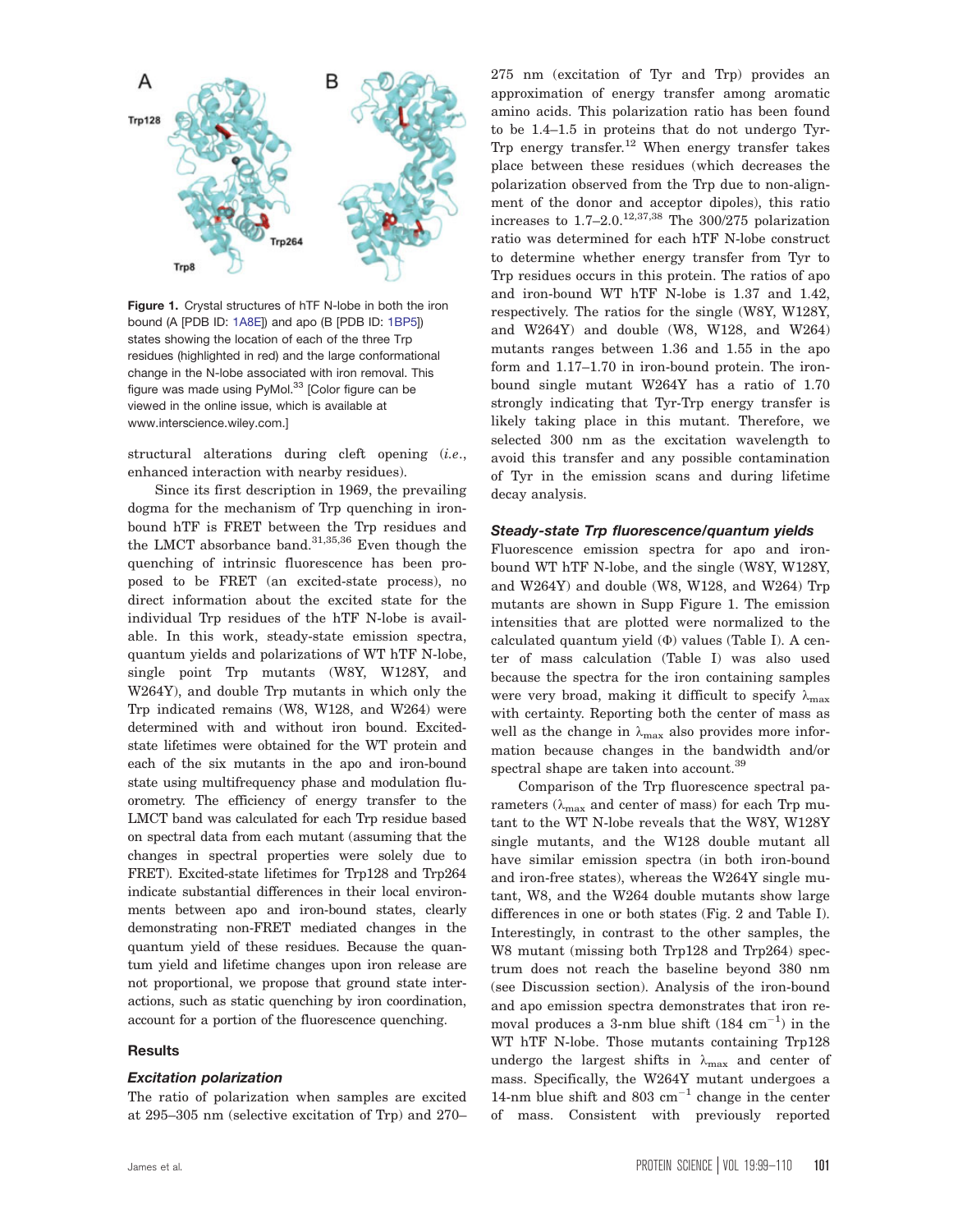Table I. Fluorescence Parameters for hTF N-Lobe, Single, and Double Trp Mutants Excited at 300 nm

| hTF N-lobe    | $\lambda_{\rm max}$<br>(nm) | Center of<br>$mass (cm-1)$ | $\Phi^a$          | % Difference<br>(steady-state) <sup>b</sup> |  |
|---------------|-----------------------------|----------------------------|-------------------|---------------------------------------------|--|
| WT (apo)      | 333                         | 28881                      | $0.025 \pm 0.001$ | 292                                         |  |
| WT(Fe)        | 336                         | 28694                      | $0.006 \pm 0.001$ |                                             |  |
| $W8Y$ (apo)   | 333                         | 28734                      | $0.029 \pm 0.002$ | 327                                         |  |
| $W8Y$ (Fe)    | 334                         | 28369                      | $0.007 \pm 0.001$ |                                             |  |
| $W128Y$ (apo) | 335                         | 28566                      | $0.017 \pm 0.001$ | 131                                         |  |
| $W128Y$ (Fe)  | 333                         | 28506                      | $0.007 \pm 0.001$ |                                             |  |
| $W264Y$ (apo) | 330                         | 28102                      | $0.005 \pm 0.001$ | 223                                         |  |
| $W264Y$ (Fe)  | 344                         | 27299                      | $0.002 \pm 0.001$ |                                             |  |
| $W8$ (apo)    | 336                         | 27615                      | $0.003 \pm 0.001$ | $-20$                                       |  |
| $W8$ (Fe)     | 340                         | 27585                      | $0.004 \pm 0.001$ |                                             |  |
| $W128$ (apo)  | 332                         | 28258                      | $0.020 \pm 0.001$ | 102                                         |  |
| $W128$ (Fe)   | 338                         | 28065                      | $0.010 \pm 0.001$ |                                             |  |
| $W264$ (apo)  | 337                         | 28599                      | $0.025 \pm 0.001$ | 156                                         |  |
| $W264$ (Fe)   | 338                         | 28554                      | $0.010 \pm 0.001$ |                                             |  |

<sup>a</sup> Average of at least three different experiments.

 $^{\rm b}$  Calculated from  $100 \times [\Phi_{\rm Apo} - \Phi_{\rm iron}]/\Phi_{\rm iron}.$ 

 $observations$ ,  $30,34$  mutants with Trp8 (W8) and Trp264 (W128Y and W264) show relatively small changes in emission spectra associated with iron release.

In transitioning from iron bound to apo, the  $\Phi$ value of WT N-lobe increases by 292%, and the three single mutants W8Y, W128Y, and W264Y increase by 327%, 131%, and 223%, respectively, whereas the W8 double mutant decreases by 20% and the double mutants W128 and W264 increase by 102% and

156%. These values deviate slightly from previously reported changes obtained using 280 and 295 nm excitation.<sup>30,34</sup> Summation of the  $\Phi$  values of the three double mutants, containing only Trp8, Trp128, and Trp264, does not equal that of the apo WT hTF Nlobe. Introduction of multiple Trp mutations likely cause local perturbations around the remaining Trp residues, slightly altering their interaction with their respective microenvironments (Table I). It is clear that the single Trp mutants W8Y, W128Y and



Figure 2. Steady-state emission spectra of iron bound (A) and apo (B) WT and the three single point Trp mutants. Overlay of the WT N-lobe and the three double mutants in iron bound (C) and apo (D) states. Emission scans were generated using 300 nm as the excitation wavelength and monitoring between 310 and 450 nm.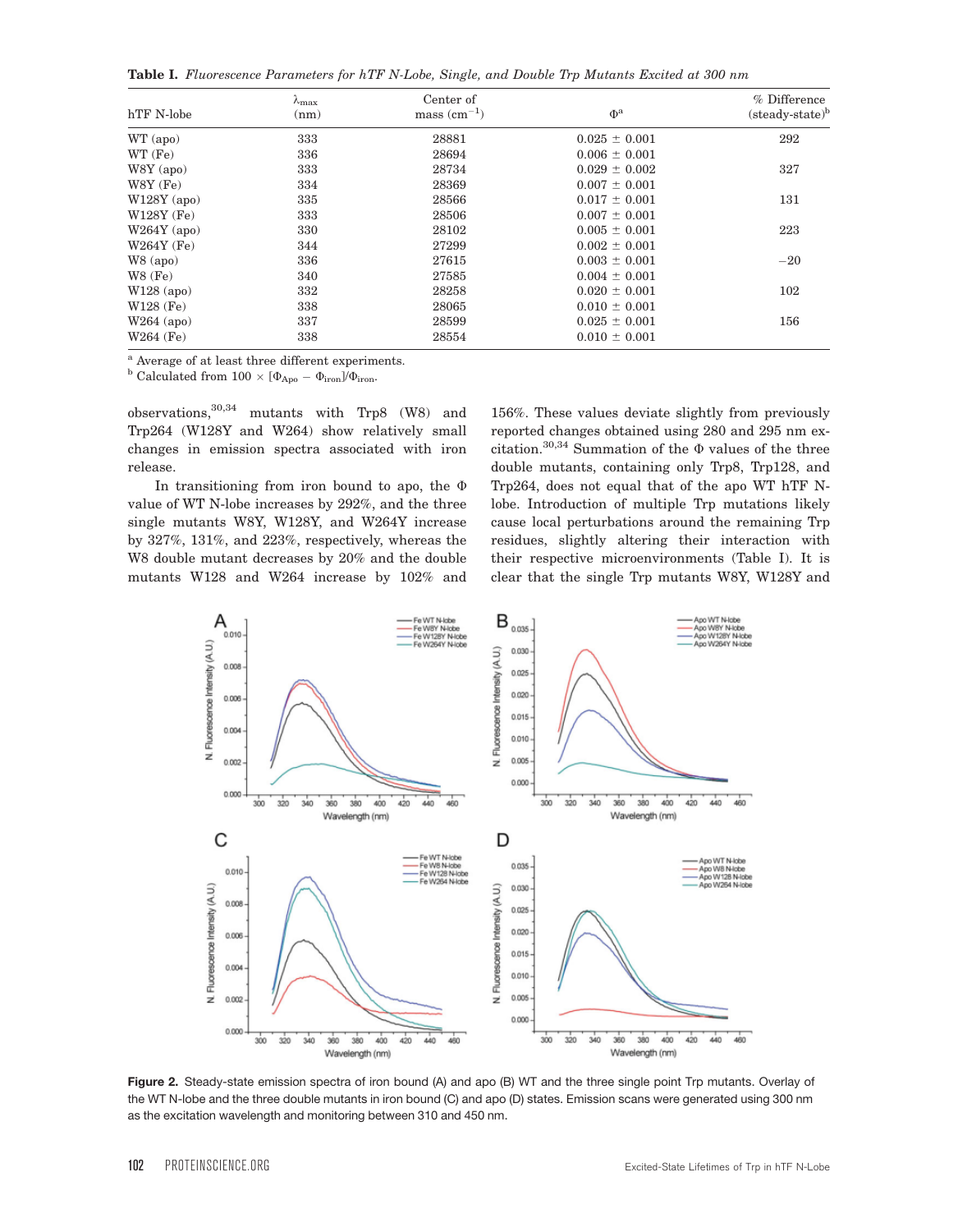W264Y most accurately represent the Trp in their native environment.

### Fluorescence lifetimes

Phase and modulation lifetimes for each N-lobe mutant in the apo and iron-bound conformation were determined at 15 different frequencies ranging from 35 to 300 MHz. The apo conformation of the WT hTF N-lobe shows a shift of the phase and modulation data to lower frequencies [SupFig1. (A)], demonstrating an increase in excited state lifetime, similar to what is observed for the steady-state data. As described in the Materials and Methods section, the data were analyzed using Globals software (Laboratory of Fluorescence Dynamics, UC Irvine) to fit to a single, double, and triple exponential decay (with a small scattering component) to obtain  $f_i$  (fractional contribution to the total intensity),  $\alpha_i$  (pre-exponentials), and  $\tau_i$  [Table II and SupFig. 1(B-G)]. Although data from some of the constructs fit well to a double exponential decay, the iron-bound single mutant W264Y and the double mutants W8 and W128 (iron-bound) fit better to a triple exponential function.

Fitting to an exponential model assumes that the Trp residues are emitting from a single protein conformation(s).9 Alternatively, as detailed in the introduction,40,41 Trp lifetimes can be analyzed as continuous distributions rather than as discrete emitting species, potentially providing information on local conformation and dynamics.<sup>12,42,43</sup> Thus, as shown in Table III, each mutant can be modeled by a single Lorentzian distribution with one discrete component with reduced chi-squared values similar to the double and triple exponential models. The center of the distribution for iron bound WT is 1.45 ns with a width of 1.34 ns. The absence of iron leads to a shift in the distribution, with the center at 3.34 ns and the width decreasing to 0.83 ns [Table III and Fig. 3(A)]. Significantly, the lifetime distribution of any mutant containing Trp264 undergoes large decreases in the width associated with iron removal.

# Fe-FRET efficiency

The quenching of Trp residues by iron bound to hTF has been proposed to be due to FRET between the Trp residues and the iron-Tyr LMCT band.31 The Förster distance  $(R_0)$  for each Trp residue was calculated based on the overlap of their fluorescence emission (in the absence of iron) and their LMCT when iron is bound. The distance between each Trp residue and the iron center was determined from the iron-bound crystal structure (Table IV). Calculated efficiencies based on steady-state data [Eq. (4)], lifetime data [Eq. (5)], and structural data [Eq. (6)] are presented in Table IV, with the assumption that any change in spectral data is due to energy transfer. Based on its location, Trp8 is predicted to undergo little energy transfer  $(E_{\text{Calc}} = 0.11)$  when iron is present, and the spectral data confirm that no quenching of this residue takes place in the presence of iron. Any change in the spectral properties of the double mutant W8 is likely to result from photodegradation products, such as disulfide reduction (see Discussion section). Trp128, located in the iron binding cleft (Fig. 1), is predicted to be the most affected by iron binding and therefore, to undergo the most energy transfer to the iron binding center ( $E_{\text{Calc}} = 0.77$ ). However, the experimental efficiencies (0.51 and 0.38) were considerably lower than the calculated efficiency. Although Trp264 is furthest away from the iron binding center  $(21 \text{ A})$  (Fig. 1), we have clearly shown that its fluorescence emission is quenched when iron is bound.<sup>34</sup> The efficiency of energy transfer of this residue to the LMCT band is predicted to be 0.20; however, experimental efficiencies of 0.61 and 0.36 are obtained using steady-state and lifetime data.

With the assumption that Trp8 is weakly fluorescent and not contributing to the change in the emission on iron binding, we analyzed the FRET efficiency of the single mutants W128Y and W264Y assuming that they more accurately represent Trp264 and Trp128, respectively. The results of this analysis are presented in Table IV. The predicted energy transfer from Trp128 (W264Y) is almost half of what is predicted from the double mutant containing only Trp128 (0.43 vs. 0.77). Efficiencies of 0.68 and 0.51 were found for this mutant under steadystate and lifetime conditions. The theoretically calculated efficiency for Trp264 in the W128Y mutant,  $(E_{\text{Calc}} = 0.12)$ , was significantly lower than the observed values (0.57 and 0.24 for steady-state and lifetime data, respectively). Similar to their double mutant counterparts, W128Y and W264Y had higher efficiencies of energy transfer when the steady-state data was compared to the time-resolved results.

#### **Discussion**

# Interpretation of quantum yields of hTF N-lobe mutants

The total  $\Phi$  value of all three Trp residues in the isolated iron free hTF N-lobe is  $0.025 \pm 0.001$ . This extremely low  $\Phi$  suggests that all of the Trp are efficiently quenched even in the absence of metal binding. Trp8 is located in a hydrophobic box surrounded by two disulfide bonds (Cys9/Cys48 and Cys19/ Cys39) and has been shown to interact with two water molecules [Fig. 4(A)]. Continuous excitation of the mutant containing only Trp8 (W8) at 295 nm leads to an enhancement in the fluorescence emission, which led to the hypothesis that Trp8 interacts with and stabilizes these disulfide bonds.<sup>34</sup> Disulfide bonds have been shown to quench Trp fluorescence via excited state electron transfer.16 The Trp8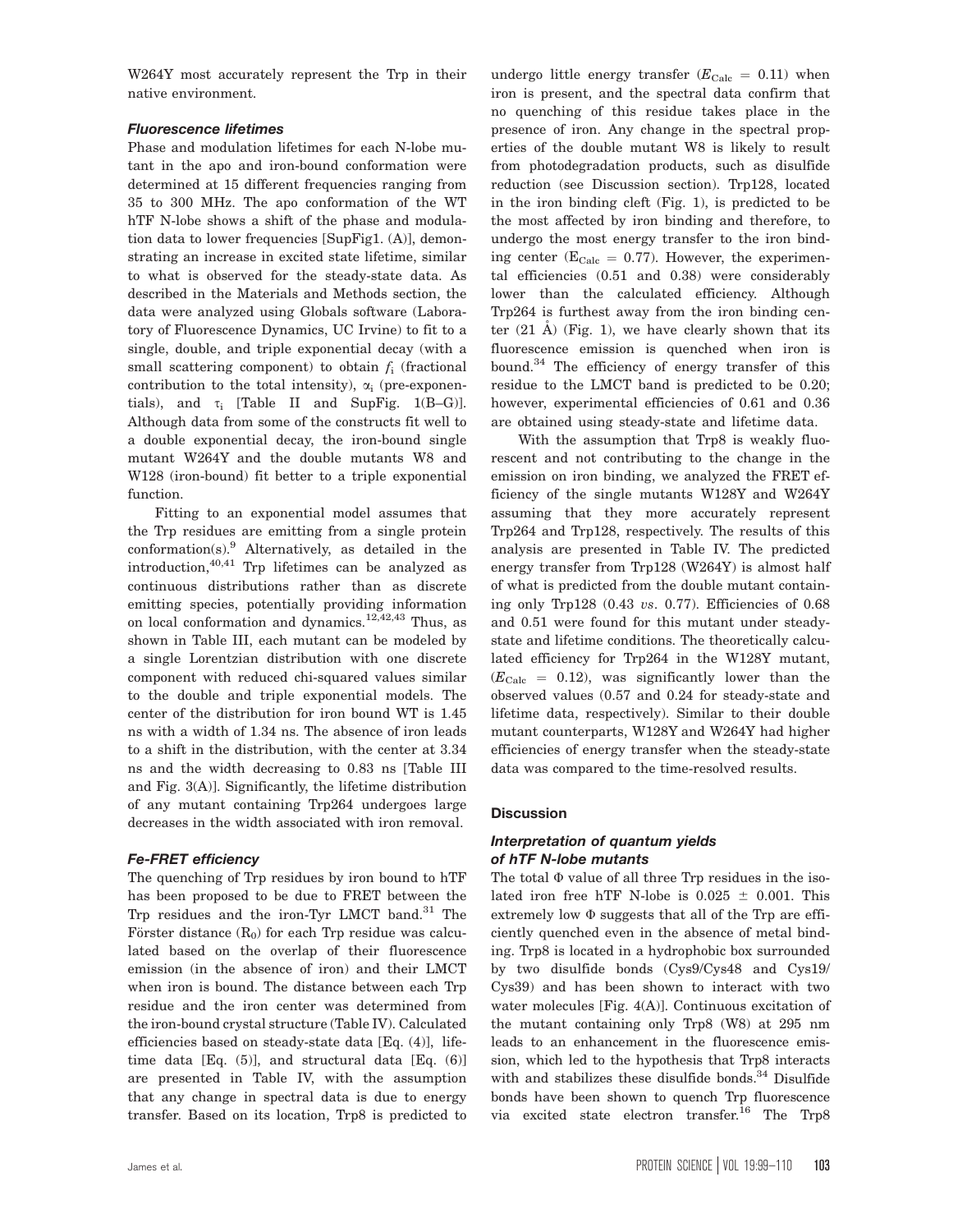Table II. Discrete Lifetime Analysis of Each Mutant With and Without Iron<sup>a</sup>

| hTF N-lobe    | $\tau_1$ (ns) | $\tau_2$ (ns) | $\tau_3$ (ns) | $\alpha_1$ | $\alpha_2$ | $\alpha_3$ | $\tau_{\rm ave}$ Ampl. (ns) | $\chi^2$ |
|---------------|---------------|---------------|---------------|------------|------------|------------|-----------------------------|----------|
| WT (apo)      | 3.92          | 1.61          |               | 0.60       | 0.40       |            | 2.99                        | 2.73     |
| WT(Fe)        | 4.44          | 1.23          |               | 0.10       | 0.90       |            | 1.55                        | 1.20     |
| $W8Y$ (apo)   | 4.13          | 1.66          |               | 0.59       | 0.41       |            | 3.12                        | 3.21     |
| $W8Y$ (Fe)    | 4.95          | 1.33          |               | 0.13       | 0.87       |            | 1.80                        | 2.17     |
| $W128Y$ (apo) | 4.02          | 1.37          |               | 0.67       | 0.33       |            | 3.15                        | 3.15     |
| $W128Y$ (Fe)  | 5.95          | 1.44          |               | 0.21       | 0.79       |            | 2.39                        | 2.24     |
| $W264Y$ (apo) | 4.75          | 1.58          |               | 0.20       | 0.80       |            | 2.21                        | 2.60     |
| $W264Y$ (Fe)  | 7.81          | 2.58          | 0.36          | 0.03       | 0.23       | 0.74       | 1.09                        | 1.27     |
| $W8$ (apo)    | 7.69          | 3.28          | 0.84          | 0.04       | 0.29       | 0.66       | 1.82                        | 3.10     |
| $W8$ (Fe)     | 5.51          | 2.26          | 0.53          | 0.15       | 0.30       | 0.55       | 1.80                        | 1.24     |
| $W128$ (apo)  | 4.78          | 1.37          |               | 0.32       | 0.68       |            | 2.46                        | 2.88     |
| $W128$ (Fe)   | 5.64          | 1.94          | 0.26          | 0.15       | 0.27       | 0.58       | 1.52                        | 0.96     |
| $W264$ (apo)  | 4.34          | 1.32          |               | 0.61       | 0.39       |            | 3.16                        | 2.29     |
| $W264$ (Fe)   | 5.01          | 1.29          |               | 0.20       | 0.80       |            | 2.03                        | 1.25     |

<sup>a</sup> A fixed value for the standard errors of the phase and modulation  $(0.3^{\circ}$  and  $0.006$  for phase angle and demodulation ratio, respectively) were used when analyzing the data.

construct has an extremely low  $\Phi$  value ( $\sim$ 0.003) and shows minimal change in emission when removed by mutation (the W8Y mutant). Consistent with our previous conclusions, this residue contributes minimally to the overall fluorescence emission.<sup>30,34</sup>

Trp128 resides deep within the iron binding cleft and is nearest to the iron binding center (Fig. 1). We predict that the fluorescence from the W264Y single mutant is originating almost entirely from Trp128. If this is the case, then Trp128 in this context shows a 4-fold enhancement (apo protein) in its fluorescence signal upon mutation of Trp8 (the difference between the W264Y single mutant and the W128 double mutant). Although energy transfer between Trp residues can decrease fluorescence emission, Trp8 and Trp128 would not be predicted to undergo energy transfer because the critical transfer distance for Trp homotransfer is approximately 6 to 12  $\AA^{44}$  but they are separated by  $\sim$ 20–30 Å in the apo and iron bound state, respectively.38 A more likely explanation is that mutation of Trp8 produces alterations in the structure, resulting from its interactions with the disulfide bonds, and causes subtle changes in the microenvironment of Trp128. This destabilizing effect has been previously observed as indicated by a difference in the rate constant from iron release of each mutant.<sup>34</sup> We suggest that the actual  $\Phi$ value of Trp128 in WT hTF N-lobe is more accurately reflected by the W264Y construct (0.005).

Examination of the residues surrounding Trp128 provides some insight into its low  $\Phi$  value. Two residues, His119 and Asn129, have been identified as possible quenchers of Trp128 [Fig 4(B)]. His119 lies  $\sim$ 6 Å away from Trp128 (in both states) and mutational studies (H119A and H119Q) have proven that this residue contributes to the low  $\Phi$  of Trp128.30 Quenching of Trp fluorescence by protonated histidines has been documented by a mechanism involving ground state interaction.<sup>16</sup> The  $\delta$ O of Asn129 lies parallel to the indole side chain of Trp128 and  $\sim$ 4 Å away from the NH group and

Table III. Analysis of Lifetime Data With a Lorentzian Distribution and One Discrete (D) Component<sup>a</sup>

| hTF N-lobe    | $F_1$ | Center $(ns)$ | Width (ns) | ${\rm F}_2$ | D(ns) | $\chi^2$ |
|---------------|-------|---------------|------------|-------------|-------|----------|
| WT (apo)      | 0.98  | 3.34          | 0.83       | 0.02        | 0.53  | 2.55     |
| WT (Fe)       | 0.99  | 1.45          | 1.34       | 0.01        | 0.001 | 1.19     |
| $W8Y$ (apo)   | 0.93  | 3.59          | 0.89       | 0.07        | 1.67  | 2.15     |
| $W8Y$ (Fe)    | 0.99  | 1.78          | 1.91       | 0.01        | 0.001 | 1.97     |
| $W128Y$ (apo) | 0.93  | 3.85          | 0.28       | 0.08        | 0.79  | 1.88     |
| W128Y (Fe)    | 0.72  | 4.47          | 1.72       | 0.28        | 0.96  | 2.81     |
| $W264Y$ (apo) | 0.98  | 2.43          | 1.76       | 0.02        | 0.58  | 1.72     |
| $W264Y$ (Fe)  | 0.68  | 3.23          | 1.36       | 0.32        | 0.25  | 2.73     |
| $W8$ (apo)    | 0.84  | 3.18          | 2.12       | 0.16        | 0.49  | 2.32     |
| $W8$ (Fe)     | 0.84  | 3.36          | 2.22       | 0.16        | 0.33  | 1.54     |
| $W128$ (apo)  | 0.91  | 3.28          | 2.17       | 0.09        | 0.71  | 1.95     |
| $W128$ (Fe)   | 0.91  | 3.59          | 2.28       | 0.09        | 0.31  | 2.00     |
| $W264$ (apo)  | 0.92  | 4.10          | 0.36       | 0.08        | 0.82  | 2.12     |
| $W264$ (Fe)   | 0.69  | 3.60          | 1.93       | 0.31        | 1.03  | 3.30     |
|               |       |               |            |             |       |          |

 $^{\rm a}$  A fixed value for the standard errors of the phase and modulation (0.3 $^{\circ}$  and 0.006 for phase angle and demodulation ratio, respectively) were used when analyzing the data.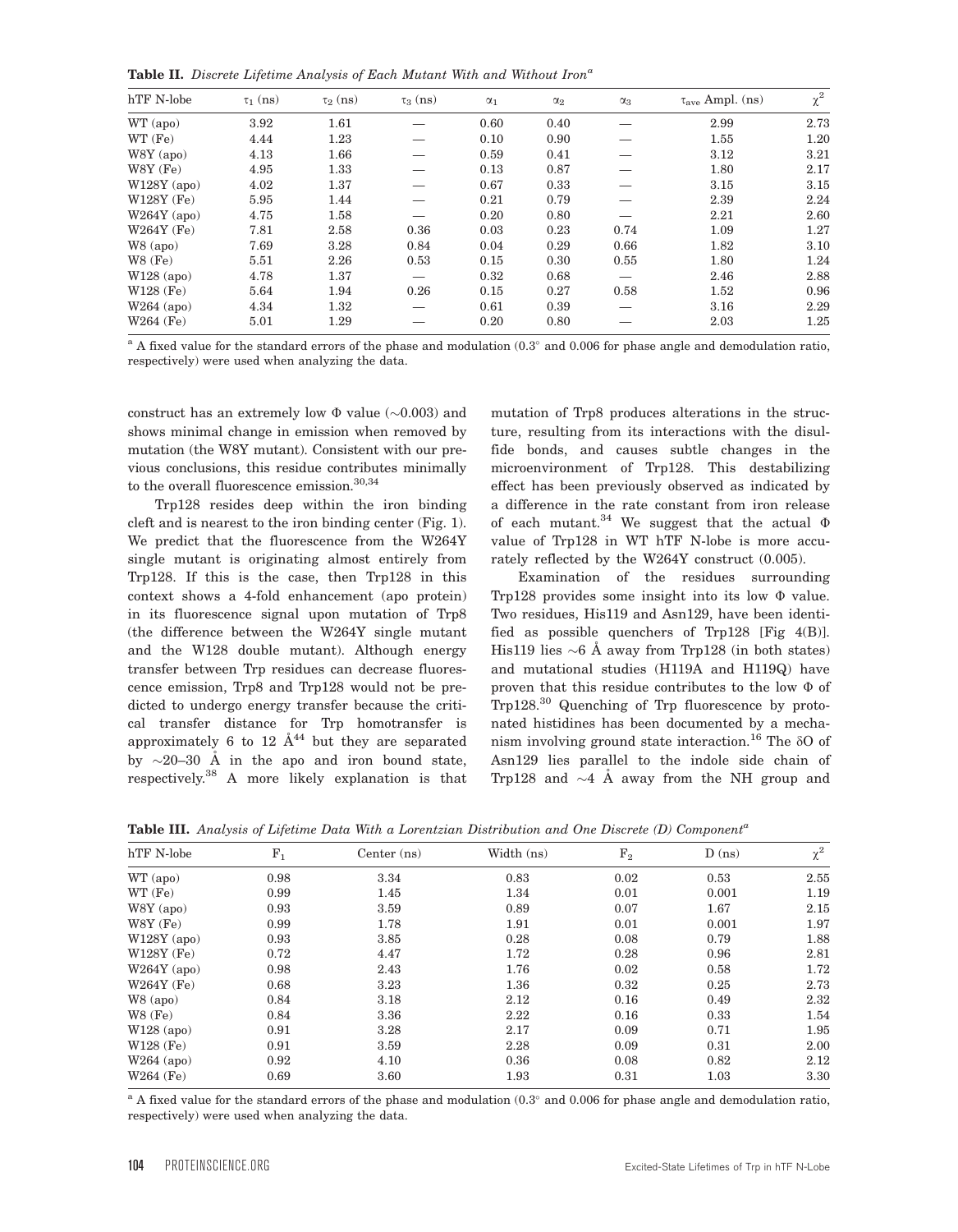

Figure 3. Lorentzian distribution of apo and iron bound lifetimes overlaid with the discrete components: (A) WT N-lobe, (B) W8Y, (C) W128Y, (D) W264Y, (E) W8, (F) W128, and (G) W264. Each Lorentzian distribution was calculated with one discrete component.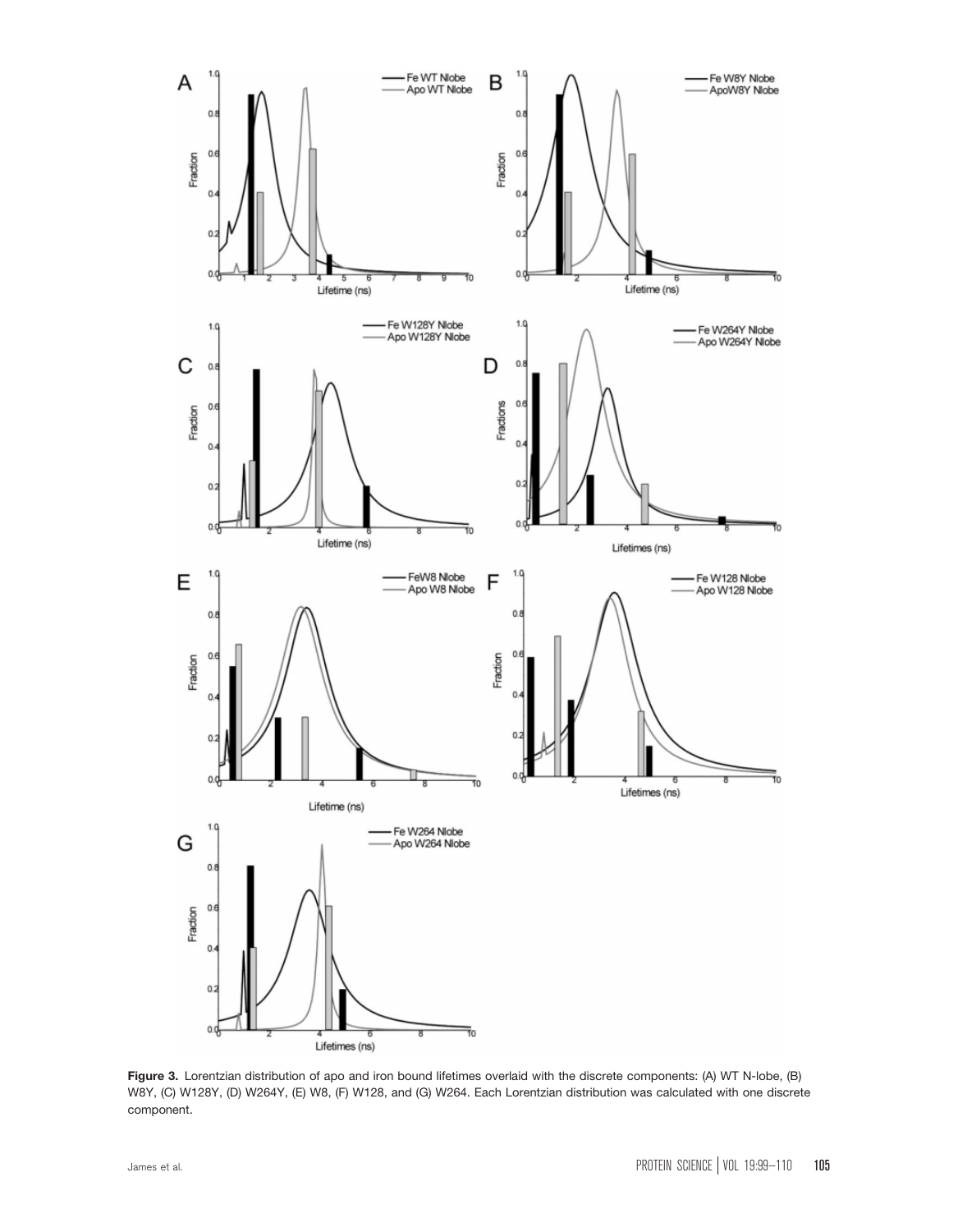Table IV. Förster Resonance Energy Transfer Parameters of Trp (donor) and Iron-Tyr (acceptor)

| Trp residue | $\Phi_{\rm D}$ | $J(\lambda)$ ( $\times 10^{-15}$ cm <sup>3</sup> $\cdot M^{-1}$ ) | $R_0$ $(\dot{A})^a$ | R(A) | $E$ <sub>(SS)</sub> | $E_{(LT)}$ | a<br>$E_{\text{(Calc)}}$ |
|-------------|----------------|-------------------------------------------------------------------|---------------------|------|---------------------|------------|--------------------------|
| W8          | 0.003          | 5.42                                                              | 11.4                | 16   | $-0.27$             | 0.01       | 0.11                     |
| W128        | 0.020          | 5.03                                                              | 16.0                | 13   | 0.51                | 0.38       | 0.77                     |
| W264        | 0.025          | 4.24                                                              | 16.2                | 21   | 0.61                | 0.36       | 0.20                     |
| W264Y       | 0.005          | 5.23                                                              | 12.4                | 13   | 0.68                | 0.51       | 0.43                     |
| W128Y       | 0.017          | 4.69                                                              | $15.1\,$            | 21   | 0.57                | 0.24       | 0.12                     |

 $a \kappa^2$  assumed to be 2/3.

 $<sup>b</sup>$  Calculated from steady-state data using Eq. (4).</sup>

 $c$  Calculated from discrete lifetime data (Table 2) using Eq. (5).

<sup>d</sup> Calculated from Eq. (6). Distances between Trp residues ( ${}^1L_A$  transitions) and the iron center were determined from the iron-bound crystal structure of hTF N-lobe (PDB 1A8E).

could either quench Trp128 via electron transfer or stabilize the charge transfer state with its amide backbone. Changes in solvent accessibility around Trp128 could also contribute to its fluorescence emission. A water molecule is in close proximity to the indole in the apo state and interacts with the eNH group of the indole on iron binding [Fig. 4(B)]. Trp interactions with water have been shown to have profound affects on fluorescence emission. $45,46$  Any (or all) of these factors undoubtedly influence and stabilize the charge transfer state of Trp128 reducing the effective quantum yield.<sup>15,46,47</sup>

Located on the surface on a-helix-9 of the NI subdomain, Trp264 contributes the most to the emission spectra (5-fold decrease in  $\Phi$  in W264Y) (Table I). Like Trp128, the difference between the  $\Phi$  of W128Y (emission solely from Trp264) and the double mutant W264 is probably due to structural alterations that occur when Trp8 is mutated. The quenching mechanism for this residue is difficult to assign, because the indole ring is sandwiched between two residues, Lys304 and Asn268 [Fig. 4(C)]. The  $\zeta$ NH of Lys304 lies 4.5 Å away from the pyrrole ring and could quench the fluorescence by excited-state proton transfer.<sup>16</sup> The Asn268 lies close to the indole ring of Trp264 with several water molecules surrounding it and could serve to quench the fluorescence of Trp264 through electron transfer.

#### Lifetime analysis

Iron binding clearly reduces the intrinsic protein fluorescence intensity of the N-lobe of hTF. This



Figure 4. Positions of hTF N-lobe Trp from apo (PDB ID: 1BP5) and iron bound (1A8E) structures. (A) Close-up view of Trp8 surrounded by two disulfide bonds (Cys9/Cys48 and Cys19/Cys39), Val60, Thr61, and Phe295 and two water molecules (red spheres). (B) Close-up view of the change in local environment of Trp128 in the iron bound and apo states. (C) Close-up view of the local environment of Trp264. This figure was made using PyMol.<sup>33</sup> [Color figure can be viewed in the online issue, which is available at www.interscience.wiley.com.]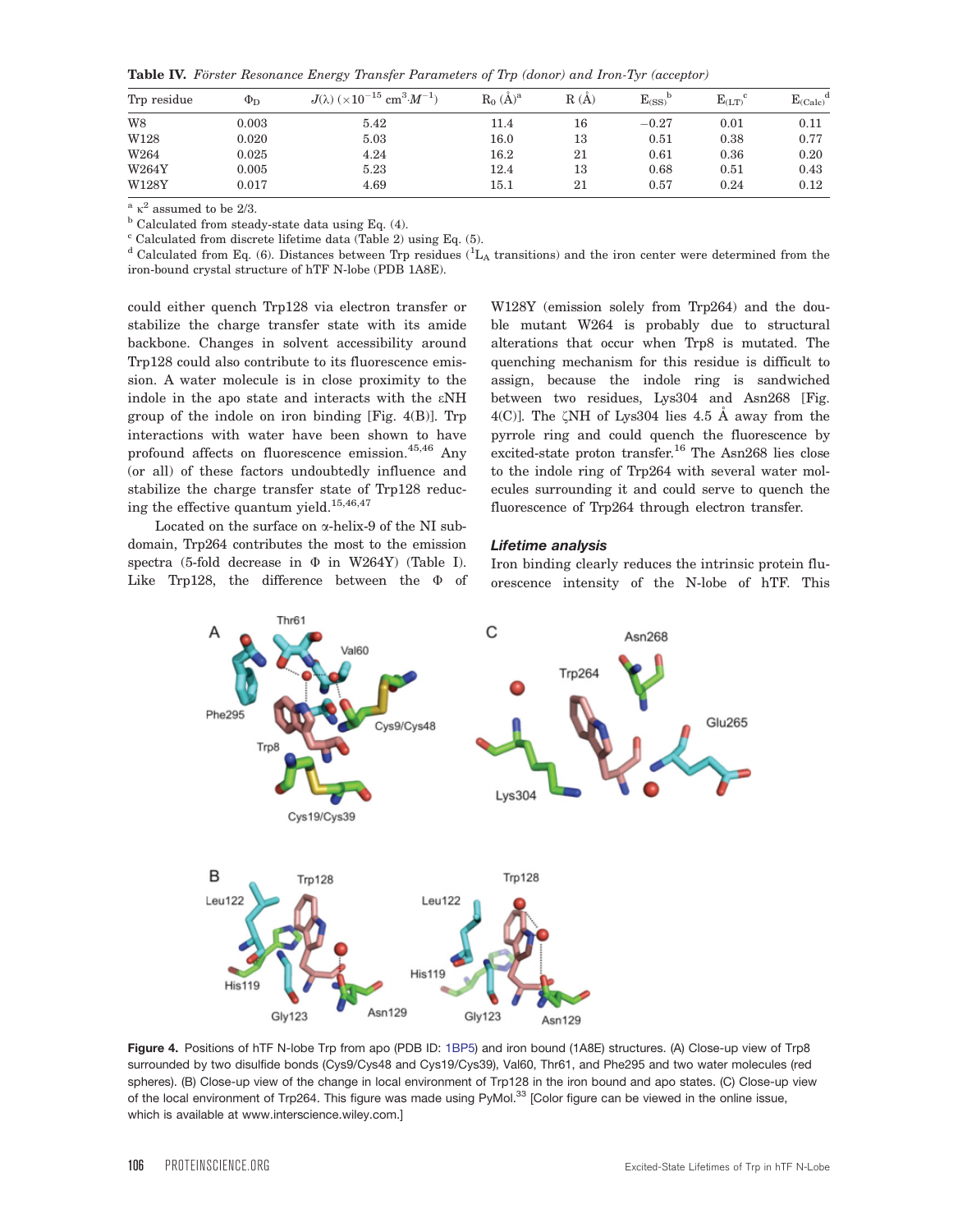reduction in intensity is also accompanied by a reduction in the average fluorescence lifetime (Tables II and III, Sup Fig. 1 and Fig. 3). Even in the case of the mutants retaining a single Trp residue, the lifetime data does not fit well to a single, discrete exponential decay. This result is not surprising, because most single Trp containing proteins exhibit complex lifetime decays.<sup>48</sup> As shown in Figure 3 and Table III, the results for the single Trp constructs of both apo and iron-bound hTF N-lobe fit reasonably well to Lorentzian distributions, which reflects not only the intrinsic excited state lifetime of the Trp residue but also the dynamics of that residue as it samples different protein environments in both the ground and excited state.<sup>41</sup> Interestingly, the distribution profile for the apo versus iron containing W128Y and W264 becomes very narrow [Fig. 3(C,G)], indicating that the dynamics of this residue are significantly altered. As described by Alcala et  $al$ ,  $43$  more complex distributions, including skewed-Lorentzian models, may be a more appropriate way to consider Trp residues within a protein. However, caution is warranted in interpreting lifetimes, per se, regardless of the analysis. In transitioning from apo to iron-bound the overall structures of these proteins are markedly different, with the subdomains undergoing a  $\sim 63^\circ$ movement. Thus the precise environment of each Trp residue is likely to differ, resulting in different excited state lifetime parameters and altered  $\Phi$ values.

#### FRET analysis

The single point mutants W128Y and W264Y and the double mutants W128 and W264 all have higher efficiencies of energy transfer from the steady-state data compared to the time-resolved data. Although quenching by a FRET process by the iron is certainly possible, as shown by calculations of the  $R_0$ 's and average distances of donor and acceptor (Table IV), it is probably not reasonable to assume that a simple FRET model can account for the excited state properties of the iron-bound form of the protein. Therefore, we conclude that conformational changes associated with cleft closure cause these residues to form ground state complexes with the protein matrix and/or iron binding may function as a static quencher. Both of the proposed events would cause a decrease in the steady-state emission of the Trp residues without causing a change in the excited-state lifetimes. The lifetime distribution profiles show a broad distribution of Trp conformations in the ironbound state which likely produce alternate quenching/FRET patterns among the different conformers. Such a distribution would mean that some states are more efficient in energy transfer and/or alternative quenching, whereas other conformers would produce less efficient quenching from FRET or other processes.

### Materials and Methods

#### **Materials**

Dulbecco's modified Eagle's medium-Ham F-12 nutrient mixture, antibiotic-antimycotic solution  $(100\times)$ , and trypsin were from the GIBCO-BRL Life Technologies Division of Invitrogen. Fetal bovine serum was obtained from Atlanta Biologicals. Ultroser G is a serum replacement from Pall BioSepra (Cergy, France). The QuikChange mutagenesis kit and pBluescriptII were from Stratagene. Methotrexate from Bedford laboratories was used for selection of plasmid containing cells. All tissue culture dishes and flasks, and Corning expanded surface roller bottles, were obtained from Fisher Scientific. Ultracel 30 kDa MWCO microcentrifuge devices were from Amicon. Ni-NTA resin came from Qiagen. Hi-prep 26/60 Sephacryl S-200HR was obtained from Amersham Pharmacia. EDTA was from the Mann Research Laboratories Inc. NTA and ferrous ammonium sulfate were from Sigma.

# Mutagenesis, protein expression, and purification of hTF N-lobe and tryptophan mutants

All Trp-Tyr mutations were introduced into the pNUT vector coding for the hTF N-lobe (residues 1– 337) using the QuikChange site-directed mutagenesis  $kit.30,34$  The mutagenic primers used to create the single (W8Y, W128Y, and W264Y) and double Trp mutations (W8, W128, and W264) in the hTF Nlobe have been previously described. $30,34,49$  Incorporation of the mutagenic plasmid, protein expression, and purification followed our standard protocol.<sup>34,50</sup>

# Steady-state fluorescence emission and quantum yield determination

Steady-state emission spectra were obtained for each hTF N-lobe construct using a Quantamaster Spectrofluorimeter (Photon Technology International, South Brunswick NJ).<sup>34</sup> Quantum yields  $(\Phi)$  of each sample were determined using a L-tryptophan standard ( $\Phi = 0.14$ ).<sup>51</sup> Samples were excited at 300 nm, and emission scans were monitored from 310 to 450 nm, using slit widths of 5 nm (excitation) and 5 nm (emission). The excitation wavelength was polarized parallel to the laboratory axis, and emission wavelength was observed through two polarizer settings: (1) parallel and (2) perpendicular. Total fluorescence intensity was obtained using the equation:

$$
I_{\rm T} = I_{\rm II} + 2I_{\perp} \tag{1}
$$

where  $I_{\parallel}$  and  $I_{\perp}$  are the fluorescence intensities observed through parallel and perpendicular polarizers, respectively.<sup>11</sup> All spectra were corrected for Raman scattering and background fluorescence by subtraction of the appropriate buffer blank. Iron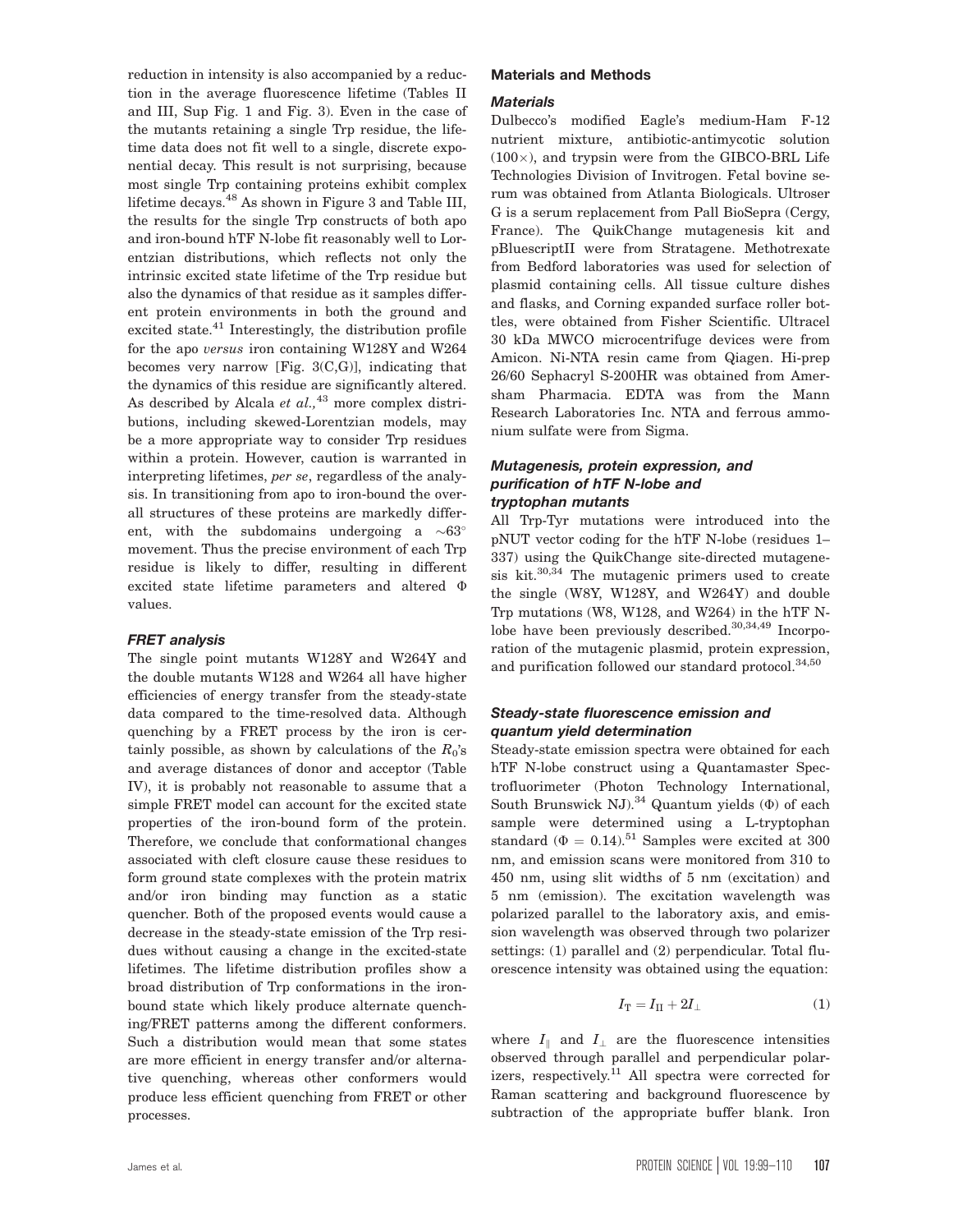containing protein (3  $\mu$ M, A<sub>300</sub> ~0.05) was added to a cuvette (1.8 mL final volume) containing 100 mM HEPES buffer, pH 7.4, at  $20^{\circ}$ C and gently stirred with a small magnetic stir bar. The concentration for each construct, apo and iron bound, was determined using the molar absorption coefficients previously reported.34,52 Apo protein was generated by adding the identical amount of iron protein to 100 mM MES, pH 5.6 containing 4mM EDT, and equilibrating for  $\sim$ 20 minutes (room temperature) before addition to a cuvette, stirring at  $20^{\circ}$ C. Three steady-state emission scans were collected and averaged. Individual  $\Phi_{\text{prot}}$ were calculated using the following equation<sup>51</sup>:

$$
\Phi_{\text{prot}} = \Phi_{\text{Trp}} \times \left(\frac{I_{\text{prot}}}{I_{\text{Trp}}}\right) \times \left(\frac{1 - 10^{-A(\text{Trp})}}{1 - 10^{-A(\text{prot})}}\right) \tag{2}
$$

 $\Phi_{\text{Trp}}$  is the quantum yield of the L-tryptophan standard (0.14),  $I_{\text{prot}}$  and  $I_{\text{Trp}}$  are the integrated fluorescence intensities [area under the curve for  $I_T$  from Eq. (1)] of mutant and L-tryptophan standard and  $A_{prot}$  and  $A_{Trp}$  are the absorbance of the mutant and L-tryptophan standard at the excitation wavelength 300 nm.

#### Polarization studies

Steady-state fluorescence measurements were conducted on an ISS PC1 (ISS Inc., Champaign, IL) steady-state fluorimeter using a Xenon lamp as the excitation source with excitation and emission slit widths of 8 nm and long pass 330 nm emission filters. Apo and iron bound protein  $(\sim 10 \mu M)$  was maintained at 20°C. Emission spectra were recorded with the emission polarizer vertically oriented and were corrected for instrument response parameters. Total emission intensity [Eq. (1)] was measured by exciting with vertically polarized light at 275 nm or 300 nm and recording both the parallel and perpendicular emission intensities sequentially.

# Multifrequency phase and modulation fluorometry experiments

Frequency domain experiments were conducted on an ISS Chronos Fluorometer using IFR 2023 frequency synthesizers and a 300-nm LED as the excitation light source (reviewed in Ref. 53). P-terphenyl (Sigma) dissolved in spectroscopic grade ethanol (Sigma) was used as the lifetime reference. Modulation frequencies were chosen such that the phase delay stayed within the range of  $15^{\circ}-75^{\circ}$ . Two 330-nm long pass filters were used as emission filters for each lifetime measurement. Data were analyzed to multiexponential functions to obtain discrete lifetimes and a Lorentzian distribution model using Globals software (E. Gratton, Laboratory of Fluorescence Dyanmics). Preexponential values were obtained from the fractional fluorescence intensity  $(f)$  using the equation:

$$
f_i = \frac{\alpha_i \times \tau_i}{\sum \alpha_i \times \tau_i}
$$
 (3)

where  $\alpha_i$  is the preexponential (amplitude) of the decay associated with the lifetime component  $\tau_i$ . All fluorescence measurements were made using  $\sim 10$  $\mu$ M protein concentration in 10  $\times$  4 mm quartz cuvettes (Starna Cells Inc., CA) at  $20^{\circ}$ C.

### Förster resonance energy transfer between Trp-LMCT

The efficiency of energy transfer  $(E)$  in hTF N-lobe was experimentally determined from the decrease in Trp fluorescence (as a result of iron binding) monitored by steady-state  $(E_{SS})$  and time-resolved  $(E_{LT})$ data and calculated from the equations:

$$
E_{\rm SS} = 1 - \left(\frac{F_{\rm DA}}{F_{\rm D}}\right) \tag{4}
$$

$$
E_{\rm LT} = 1 - \left(\frac{\tau_{\rm DA}}{\tau_{\rm D}}\right) \tag{5}
$$

where  $F_{\text{D}}$ ,  $F_{\text{AD}}$ ,  $\tau_{\text{D}}$ , and  $\tau_{\text{DA}}$  are the fluorescence emission and lifetimes from the donor (Trp) in the absence and presence of the acceptor (LMCT), respectively. The efficiency of energy transfer can also be determined based on the distance separating the donor and acceptor molecule:

$$
E = \frac{R_0^6}{(R_0^6 + R^6)}
$$
 (6)

where  $R_0$  is the distance at which 50% of the energy is transferred between donor and acceptor. This distance, typically referred to as Förster distance, is calculated using the equation:

$$
R_0 = 9.78 \times 10^3 \times [\kappa^2 n^{-4} \phi_D J(\lambda)]^{(1/6)} (M^{-1} \text{cm}^3) \quad (7)
$$

where  $n$  is the refractive index of the medium (taken as  $1.4^7$ ),  $\Phi_D$  is the quantum yield of the donor in the absence of the acceptor, and  $J(\lambda)$  is the overlap integral, which is calculated from the absorption spectra of the acceptor and the fluorescence emission. To calculate  $J(\lambda)$ , the absorption spectra was normalized to the molar absorptivity of the acceptor and the fluorescence emission of the donor was normalized to have an integrated area of 1. The geometric orientation factor  $(\kappa^2)$  is assumed to be 2/3 due to the isotropic symmetry of the transition of the acceptor to the donor.

#### Conclusion

The long-standing idea that FRET completely accounts for Trp fluorescence quenching by iron has been critically evaluated by steady-state and timeresolved measurements. The three Trp residues of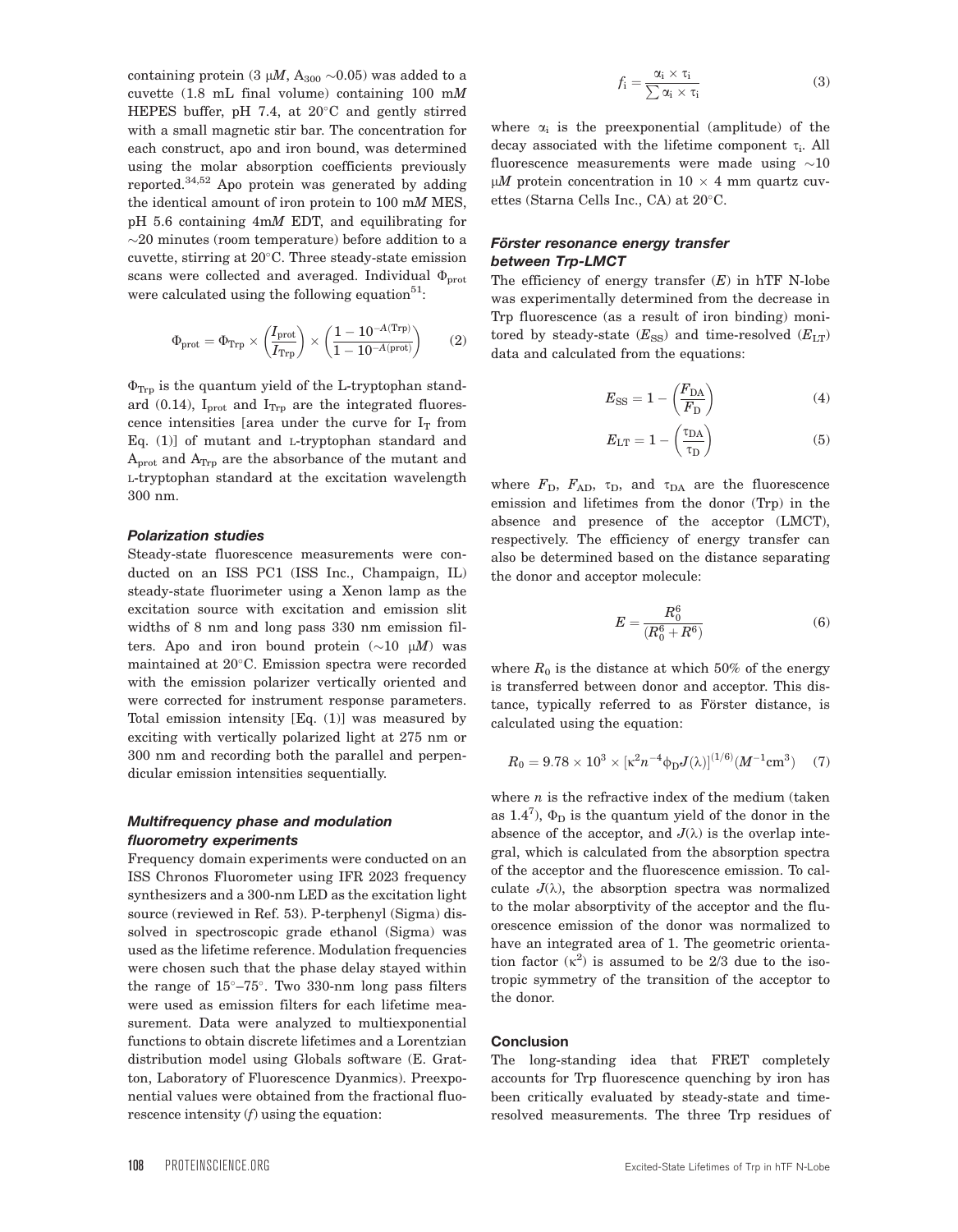hTF  $(8, 128,$  and  $264)$  were mutated to create constructs containing either two Trp residues or a single Trp residue(s). Although the mutants containing only one Trp residue would seem to provide the best information regarding the photophysics of individual Trp in the hTF N-lobe, spectral data suggest that mutation of Trp8 produces slight alterations in the local environment of the remaining two Trp residues. Therefore, the single Trp mutants W128Y and W264Y (each containing two remaining Trp residues) seem to provide the most accurate depiction of emission from Trp264 and Trp128, respectively. We suggest that a number of interactions with neighboring residues and the solvent matrix of each Trp residue are responsible for the low  $\Phi$  value of the WT hTF N-lobe. Lifetime analysis reveals dramatic differences in the microenvironment around Trp264, which will influence its  $\Phi$  of apo and iron-bound forms. This study provides quantitative evidence for alternative quenching mechanisms associated with metal binding to hTF N-lobe.

#### Acknowledgments

We thank Dr. Karol Gryczynski, Dr. Ignacy Gryczynski, and Shashank Bahrill (University of North Texas) for their experimentation using TCSPC and for providing insight into comparison between steady-state and time-resolved data. We also thank Dr. Dmitri Toptygin (Johns Hopkins University) for providing his software for calculating distances between residues and Drs. Stephen Everse and Shaina L. Byrne for their helpful comments made during the preparation of this manuscript.

#### References

- 1. Weber G (1952) Polarization of the fluorescence of macromolecules. I. Theory and experimental method. Biochem J 51:145–155.
- 2. Weber G (1952) Polarization of the fluorescence of macromolecules. II. Fluorescent conjugates of ovalbumin and bovine serum albumin. Biochem J 51:155–167.
- 3. Slavik J (1982) Anilinonaphthalene sulfonate as a probe of membrane composition and function. Biochim Biophys Acta 694:1–25.
- 4. Teale FW, Weber G (1957) Ultraviolet fluorescence of the aromatic amino acids. Biochem J 65:476–482.
- 5. Rancy PC, Thorpe C (2008) Oxidative protein folding in vitro: a study of the cooperation between quiescin-sulfhydryl oxidase and protein disulfide isomerase. Biochemistry 47:12047–12056.
- 6. Valeur B (2002) Molecular fluorescence: principles and applications. Weinheim, Germany: Wiley-VCN.
- 7. Lakowicz J (2006) Principles of fluorescence spectroscopy. 3rd ed. New York: Springer.
- 8. Eftink MR (1991) Fluorescence techniques for studying protein structure. Methods Biochem Anal 35:127–205.
- 9. Beechem JM, Brand L (1985) Time-resolved fluorescence of proteins. Annu Rev Biochem 54:43–71.
- 10. Kosinski-Collins M, King J (2003) In vitro unfolding, refolding, and polymerization of human  $\gamma D$  crystallin, a

protein involved in cataract formation. Protein Sci 12: 480–490.

- 11. Lasagna M, Gratton E, Jameson DM, Brunet JE (1999) Apohorseradish peroxidase unfolding and refolding: intrinsic tryptophan fluorescence studies. Biophys J 76: 443–450.
- 12. Jameson DM, Gratton E, Eccleston JF (1987) Intrinsic fluorescence of elongation factor Tu in its complexes with GDP and elongation factor Ts. Biochemistry 26: 3894–3901.
- 13. Teale FW (1960) The ultraviolet fluorescence of proteins in neutral solution. Biochem J 76:381–388.
- 14. Vivian JT, Callis PR (2001) Mechanisms of tryptophan fluorescence shifts in proteins. Biophys J 80:2093–2109.
- 15. Callis PR, Liu T (2004) Quantitative prediction of fluorescence quantum yields for tryptophan in proteins. J Phys Chem B 108:4248–4259.
- 16. Chen Y, Barkley MD (1998) Toward understanding tryptophan fluorescence in proteins. Biochemistry 37: 9976–9982.
- 17. Ross JBA, Laws WR, Shea M,Intrinsic fluorescence in protein structure analysis in protein structures. In Unversky VN,Permyakov EA, Eds. (2007) Protein structures: methods in protein structure analysis. New York: Nova Science Publishers Inc., pp 55–72.
- 18. James NG, Byrne SL, Streere AN, Smith VC, MacGillivray RA, Mason AB (2009) Inequivalent contribution of the five tryptophan residues in the C-lobe of human serum transferrin to the fluorescence increase when iron is released. Biochemistry 48:2858–2867.
- 19. Szabo AG, Rayner DM (1980) Fluorescence decay of tryptophan conformers in aqueous solution. J Am Chem Soc 102:554–563.
- 20. Clayton AH, Sawyer WH (1999) Tryptophan rotamer distributions in amphipathic peptides at a lipid surface. Biophys J 76:3235–3242.
- 21. Rolinski OJ, Scobie K, Birch DJ (2009) Protein fluorescence decay: a gamma function description of thermally induced interconversion of amino acid rotamers. Phys Rev E Stat Nonlin Soft Matter Phys 79:050901.
- 22. Lakowicz JR (2000) On spectral relaxation in proteins. Photochem Photobiol 72:421–437.
- 23. Egan TJ, Zak O, Aisen P (1993) The anion requirement for iron release from transferrin is preserved in the receptor-transferrin complex. Biochemistry 32:8162–8167.
- 24. Giannetti AM, Halbrooks PJ, Mason AB, Vogt TM, Enns CA, Bjorkman PJ (2005) The molecular mechanism for receptor-stimulated iron release from the plasma iron transport protein transferrin. Structure 13:1613–1623.
- 25. Aisen P, Enns C, Wessling-Resnick M (2001) Chemistry and biology of eukaryotic iron metabolism. Int J Biochem Cell Biol 33:940–959.
- 26. Wally J, Halbrooks PJ, Vonrhein C, Rould MA, Everse SJ, Mason AB, Buchanan SK (2006) The crystal structure of iron-free human serum transferrin provides insight into inter-lobe communication and receptor binding. J Biol Chem 281:24934–24944.
- 27. Anderson BF, Baker HM, Norris GE, Rice DW, Baker EN (1989) Structure of human lactoferrin: crystallographic structure analysis and refinement at  $2.8 \text{ Å}$  resolution. J Mol Biol 209:711–734.
- 28. Funk WD, MacGillivray RT, Mason AB, Brown SA, Woodworth RC (1990) Expression of the amino-terminal half-molecule of human serum transferrin in cultured cells and characterization of the recombinant protein. Biochemistry 29:1654–1660.
- 29. MacGillivray RT, Moore SA, Chen J, Anderson BF, Baker H, Luo Y, Bewley M, Smith CA, Murphy ME,